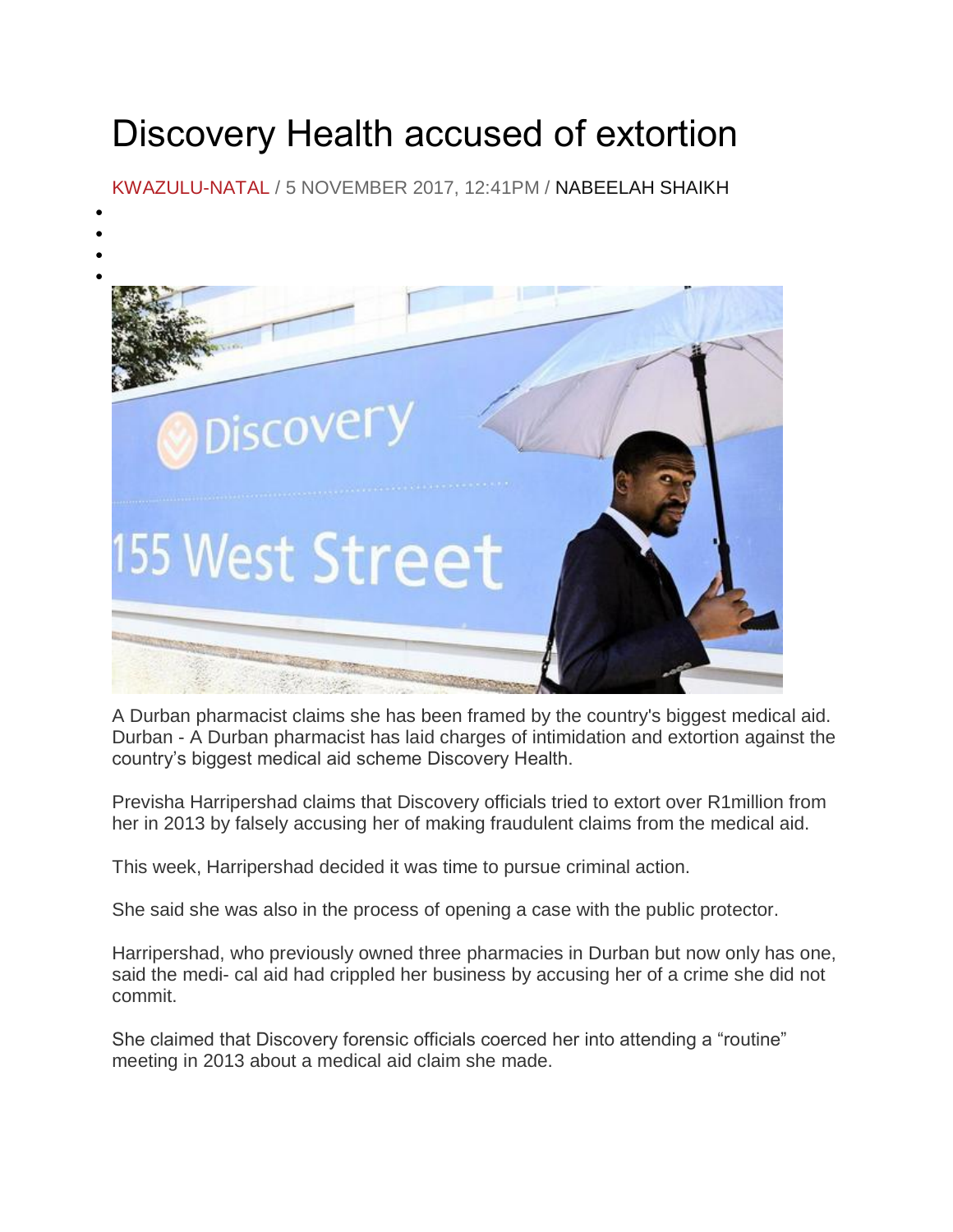Harripershad was pregnant at the time and the officials assured her the meeting was "nothing serious".

Harripershad wanted her attorney to be present and asked for a rescheduled meeting, but the officials apparently said it was not necessary.

"When I went to their offices in Joburg with my husband Ravesh, they took us to a secured room. After having a general discussion, they placed a piece of paper on the table and said I was accused of fraud related to an irregular transaction," claimed Harripershad.

She said she was baffled and could not recall the transaction they referred to. The transaction amount was just over R1600.

She was allegedly told that two Discovery officials with spy came-ras had visited her pharmacy and recorded the fraudulent transaction in question.

"I asked if I could call the pharmacy to verify the claims as I was on maternity leave at the time, but they refused.

"The officials then took out an acknowledgement of debt agreement for R1m and said we had to sign it if we didn't want action taken against us.

"We asked if we could consult with our attorney first because we were shocked at the R1m figure, but one of the officials began raising his voice," said Harripershad.

She alleged the officials then locked her in the room and said she had 15 minutes to sign the form, or they would call the police and have her arrested.

Harripershad said she was under duress when she signed the acknowledgement of debt, but as soon as she was able to speak to her attorney, she placed a stop order on the payments.

She said she had been fighting the scheme over its alleged unlawful action in court since then.

Harripershad said she had since lost two of her pharmacies as a result of Discovery Health's "dark cloud", a crime she believed she did not commit, hanging over her head.

The medical aid scheme stopped all claim payments to her pharmacies, she said.

"I've now approached the police after being advised by various people to do so."

Discovery Health chief executive officer Jonathan Broomberg said the medical aid had substantial evidence that the pharmacy had supplied members with non-claimable